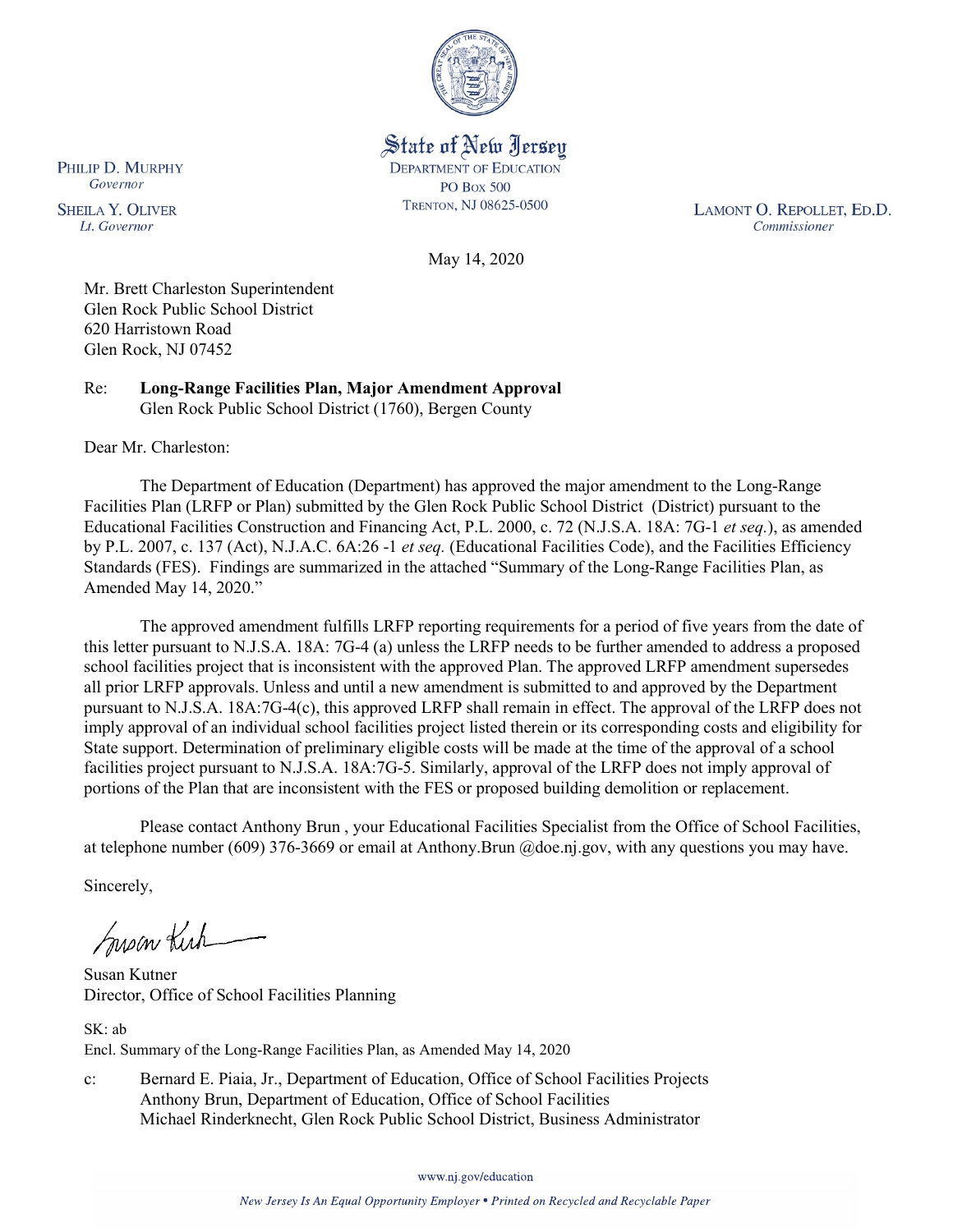# **Glen Rock Public School District (1760) Summary of the Long-Range Facilities Plan, as Amended May 14, 2020**

The Department of Education (Department) has completed its review of the major amendment to the Long-Range Facilities Plan (LRFP or Plan) submitted by the Glen Rock Public School District (District) pursuant to the Educational Facilities Construction and Financing Act, P.L. 2000, c. 72 (N.J.S.A. 18A: 7G-1 *et seq.*), as amended by P.L. 2007, c. 137 (Act), N.J.A.C. 6A:26-1 et seq. (Educational Facilities Code), and the Facilities Efficiency Standards (FES).

The following provides a summary of the District's approved amended LRFP. The summary is based on the standards set forth in the Act, the Educational Facilities Code, the FES, District-reported information in the Department's LRFP reporting system, and supporting documentation. The referenced reports in *italic* text are standard reports available on the Department's LRFP website.

### **1. Inventory Overview**

The District is classified as a Regular Operating District (ROD) for funding purposes. It provides services for students in grades PK-12.

The District identified existing and proposed schools, sites, buildings, rooms, and site amenities in its LRFP. Table 1 lists the number of existing and proposed district schools, sites, and buildings. Detailed information can be found in the *School Asset Inventory Report* and the *Site Asset Inventory Report.*

**As directed by the Department, school facilities projects that have received initial approval by the Department and have been approved by the voters, if applicable, are represented as "existing" in the LRFP.** Approved projects that include new construction and/or the reconfiguration/reassignment of existing program space are as follows: n/a.

#### **Table 1: Number of Schools, School Buildings, and Sites**

|                                              | Existing | <b>Proposed</b> |
|----------------------------------------------|----------|-----------------|
| Number of Schools (assigned DOE school code) |          |                 |
| Number of School Buildings <sup>1</sup>      |          |                 |
| Number of Non-School Buildings <sup>2</sup>  |          |                 |
| Number of Vacant Buildings                   |          |                 |
| Number of Sites                              |          |                 |

*1 Includes district-owned buildings and long-term leases serving students in district-operated programs 2 Includes occupied district-owned buildings not associated with a school, such as administrative or utility buildings*

Based on the existing facilities inventory submitted by the District:

- Schools using leased buildings (short or long-term):  $n/a$
- Schools using temporary classroom units (TCUs), excluding TCUs supporting construction: n/a
- Vacant/unassigned school buildings:  $n/a$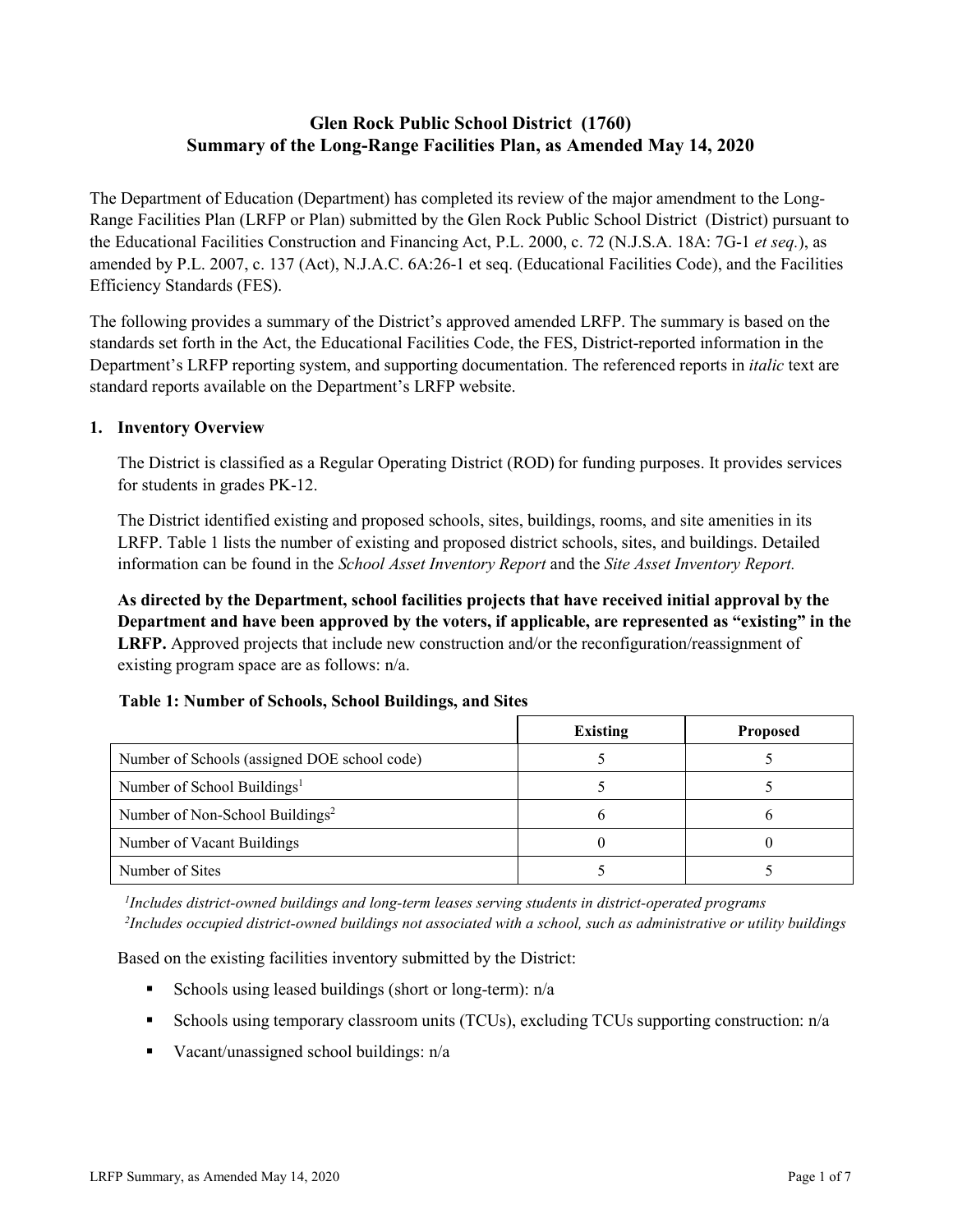**FINDINGS** The Department has determined that the proposed inventory is adequate for approval of the District's LRFP amendment. However, the LRFP determination does not imply approval of an individual school facilities project listed within the LRFP; the District must submit individual project applications for project approval.

# **2. District Enrollments**

The District determined the number of students, or "proposed enrollments," to be accommodated for LRFP planning purposes on a district-wide basis and in each school.

The Department minimally requires the submission of a standard cohort-survival projection using historic enrollment data from the Application for School State Aid (ASSA) or NJ Smart. The cohort-survival method projection method forecasts future students based upon the survival of the existing student population as it moves from grade to grade. A survival ratio of less than 1.00 indicates a loss of students, while a survival ratio of more than 1.00 indicates the class size is increasing. For example, if a survival ratio tracking first to second grade is computed to be 1.05, the grade size is increasing by 5% from one year to the next. The cohort-survival projection methodology works well for communities with stable demographic conditions. Atypical events impacting housing or enrollments, such as an economic downturn that halts new housing construction or the opening of a charter or private school, typically makes a cohort-survival projection less reliable.

#### **Proposed enrollments are based on a standard cohort-survival enrollment projection.**

Adequate supporting documentation was submitted to the Department to justify the proposed enrollments. Table 2 provides a comparison of existing and projected enrollments. All totals include special education students.

| <b>Grades</b>                | <b>Existing Enrollments</b><br>2019-20 School Year | <b>District Proposed Enrollments</b><br>2023-24 School Year |
|------------------------------|----------------------------------------------------|-------------------------------------------------------------|
| PK (excl. private providers) |                                                    |                                                             |
| Grades K-5                   | 1.204                                              | 1,263                                                       |
| Grades 6-8                   | 599                                                | 656                                                         |
| Grades 9-12                  | 711                                                | 738                                                         |
| <b>Totals</b>                | 2,527                                              | 2,657                                                       |

#### **Table 2: Enrollments**

**FINDINGS** The Department has determined the District's proposed enrollments to be acceptable for approval of the District's LRFP amendment. The Department will require a current enrollment projection at the time an application for a school facilities project is submitted incorporating the District's most recent enrollments in order to verify that the LRFP's planned capacity is appropriate for the updated enrollments.

#### **3. District Practices Capacity**

Based on information provided in the room inventories, *District Practices Capacity* was calculated for each school building to determine whether adequate capacity is proposed for the projected enrollments based on district scheduling and class size practices. The capacity totals assume instructional buildings can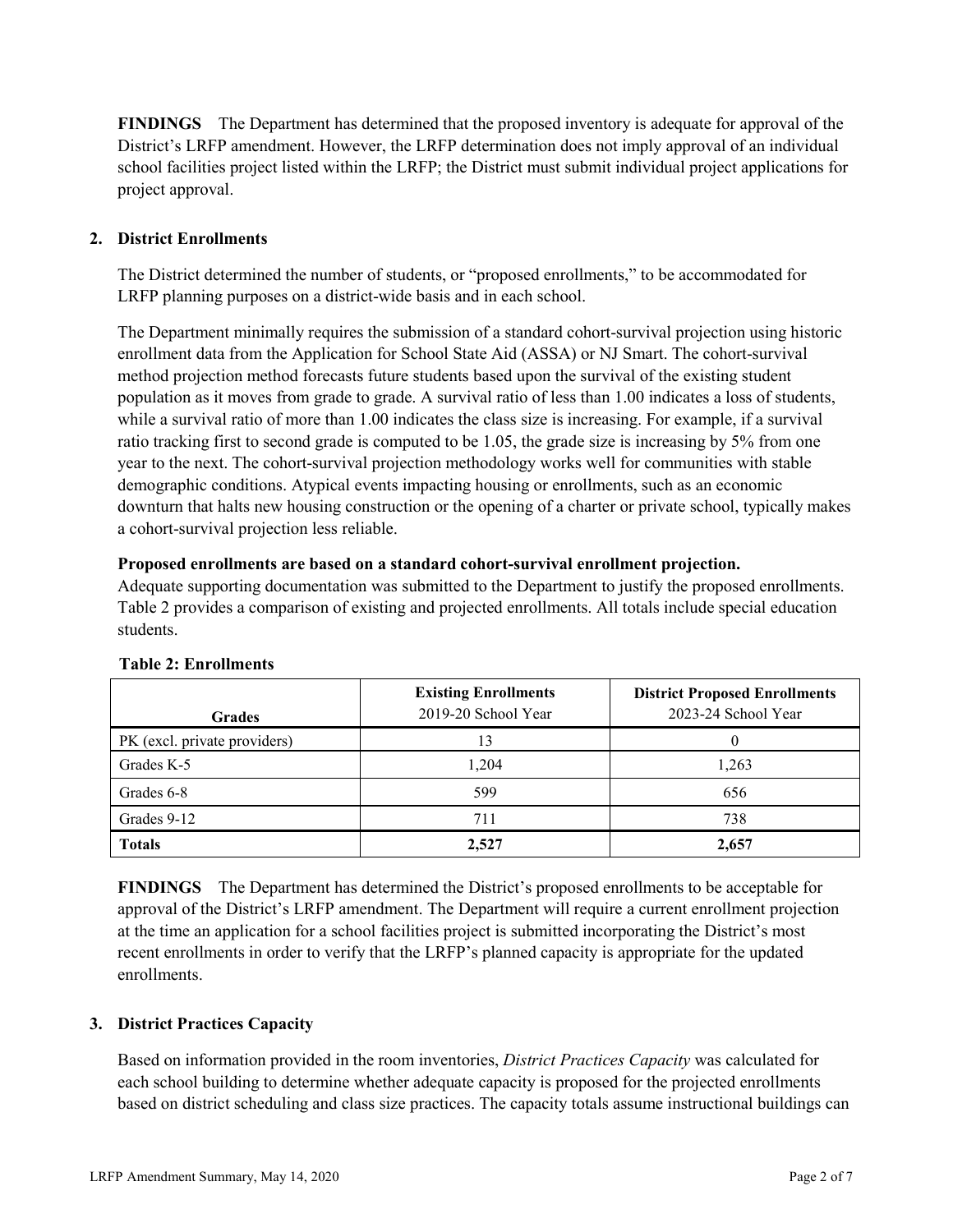be fully utilized regardless of school sending areas, transportation, and other operational issues. The calculations only consider district-owned buildings and long-term leases; short term leases and temporary buildings are excluded. A capacity utilization factor of 90% for classrooms serving grades K-8 and 85% for classrooms serving grades 9-12 is applied in accordance with the FES. No capacity utilization factor is applied to preschool classrooms.

In certain cases, districts may achieve adequate District Practices Capacity to accommodate enrollments but provide inadequate square feet per student in accordance with the FES, resulting in educational adequacy issues and "Unhoused Students." Unhoused students are considered in the "Functional Capacity" calculations used to determine potential State support for school facilities projects and are analyzed in Section 4.

Table 3 provides a summary of proposed enrollments and existing and proposed District-wide capacities. Detailed information can be found in the LRFP website reports titled *FES and District Practices Capacity Report, Existing Rooms Inventory Report, and Proposed Rooms Inventory Report.*

| <b>Grades</b>     | <b>Proposed</b><br><b>Enrollments</b> | <b>Existing</b><br><b>District</b><br><b>Practices</b><br>Capacity | <b>Existing</b><br>Deviation* | <b>Proposed</b><br><b>District</b><br><b>Practices</b><br>Capacity | <b>Proposed</b><br>Deviation* |
|-------------------|---------------------------------------|--------------------------------------------------------------------|-------------------------------|--------------------------------------------------------------------|-------------------------------|
| Elementary (PK-5) | 1,263                                 | 1,251.35                                                           | $-11.65$                      | 1,318.85                                                           | 55.85                         |
| Middle $(6-8)$    | 656                                   | 688.12                                                             | 32.12                         | 688.12                                                             | 32.12                         |
| High $(9-12)$     | 738                                   | 774.13                                                             | 36.13                         | 774.13                                                             | 36.13                         |
| <b>Totals</b>     | 2,657                                 | 2,713.60                                                           | 56.60                         | 2,781.10                                                           | 124.10                        |

**Table 3: District Practices Capacity Analysis**

*\* Positive numbers signify surplus capacity; negative numbers signify inadequate capacity. Negative values for District Practices capacity are acceptable for approval if proposed enrollments do not exceed 100% capacity utilization.*

Considerations:

- **Based on the proposed enrollments and existing room inventories, the District is projected to have** inadequate capacity for the following grade groups, assuming all school buildings can be fully utilized: PK-5
- Adequate justification has been provided by the District if the proposed capacity for a school significantly deviates from the proposed enrollments. Generally, surplus capacity is acceptable for LRFP approval if additional capacity is not proposed through new construction.

**FINDINGS**The Department has determined that proposed District capacity, in accordance with the proposed enrollments, is adequate for approval of the District's LRFP amendment. The Department will require a current enrollment projection at the time an application for a school facilities project is submitted, incorporating the District's most recent Fall Enrollment Report, in order to verify that the LRFP's planned capacity meets the District's updated enrollments.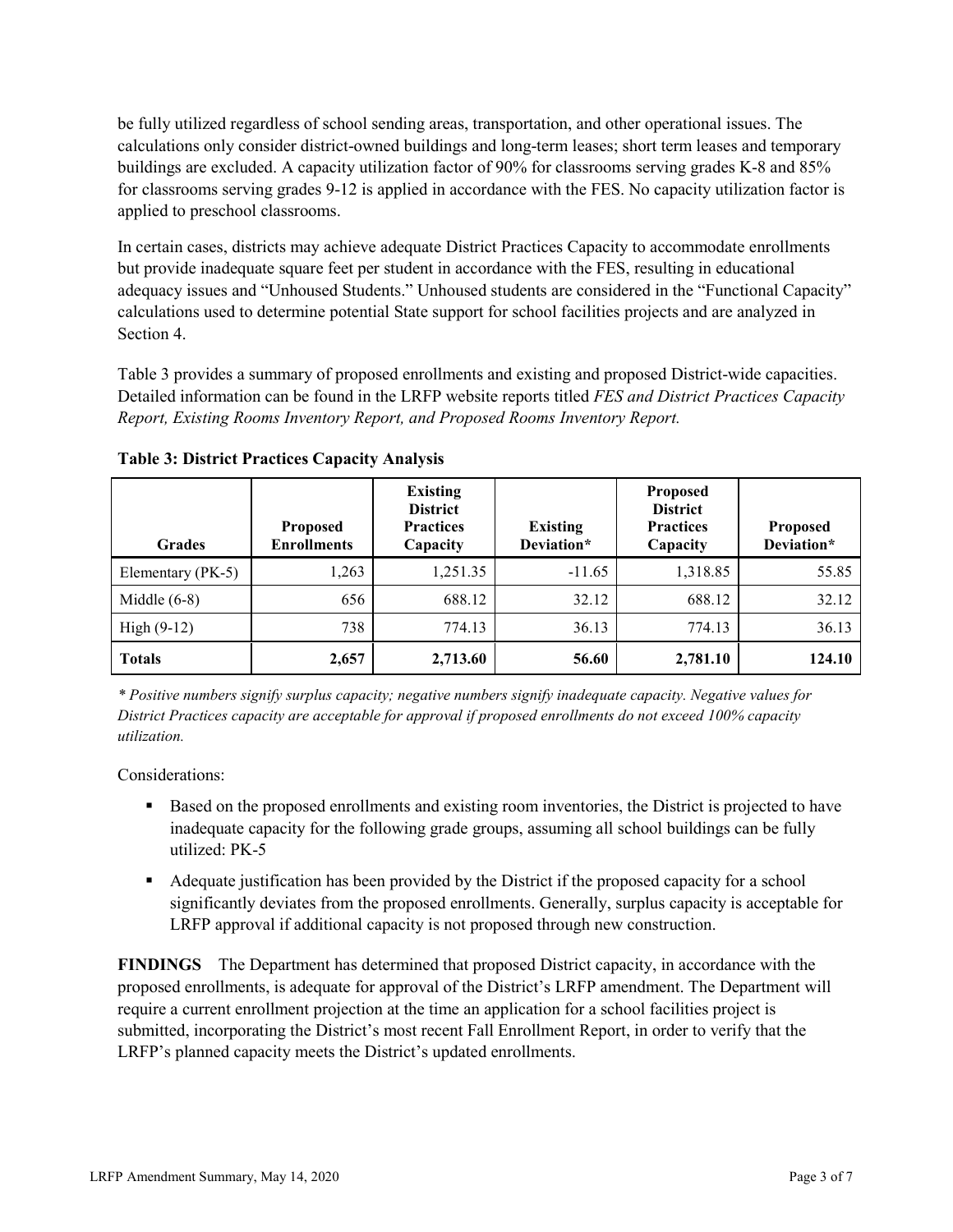### **4. New Construction Funding Eligibility**

*Functional Capacity* was calculated and compared to the proposed enrollments to provide a **preliminary estimate** of Unhoused Students and new construction funding eligibility. **Final determinations will be made at the time of project application approvals.**

*Functional Capacity* is the adjusted gross square footage of a school building *(total gross square feet minus excluded space)* divided by the minimum area allowance per full-time equivalent student for the grade level contained therein. *Unhoused Students* is the number of students projected to be enrolled in the District that exceeds the Functional Capacity of the District's schools pursuant to N.J.A.C. 6A:26-2.2(c). *Excluded Square Feet* includes (1) square footage exceeding the FES for any pre-kindergarten, kindergarten, general education, or self-contained special education classroom; (2) grossing factor square footage *(corridors, stairs, mechanical rooms, etc.)* that exceeds the FES allowance, and (3) square feet proposed to be demolished or discontinued from use. Excluded square feet may be revised during the review process for individual school facilities projects.

Table 4 provides a preliminary assessment of the Functional Capacity, Unhoused Students, and Estimated Maximum Approved Area for Unhoused Students for each FES grade group. The calculations exclude temporary facilities and short-term leased buildings. School buildings proposed for whole or partial demolition or reassignment to a non-school use are excluded from the calculations pending project application review. If a building is proposed to be reassigned to a different school, the square footage is applied to the proposed grades after reassignment. Buildings that are not assigned to a school are excluded from the calculations. In addition, only preschool students eligible for state funding (former ECPA students) are included. Detailed information concerning the calculations can be found in the *Functional Capacity and Unhoused Students Report* and the *Excluded Square Footage Report.*

|                                                | <b>PK/K-5</b> | $6 - 8$  | $9 - 12$ | <b>Total</b> |
|------------------------------------------------|---------------|----------|----------|--------------|
| PK Eligible Students/K-12 Proposed Enrollments | 1,263         | 656      | 738      |              |
| FES Area Allowance (SF/student)                | 125.00        | 134.00   | 151.00   |              |
| <b>Prior to Completion of Proposed Work:</b>   |               |          |          |              |
| <b>Existing Gross Square Feet</b>              | 131,177       | 97,428   | 109,607  | 338,212      |
| Adjusted Gross Square Feet                     | 127,246       | 90,645   | 101,976  | 319,867      |
| <b>Adjusted Functional Capacity</b>            | 1,017.96      | 633.88   | 713.12   |              |
| <b>Unhoused Students</b>                       | 245.04        | 22.12    | 24.88    |              |
| Est. Max. Area for Unhoused Students           | 30,629.40     | 2,863.67 | 3,757.10 |              |
| <b>After Completion of Proposed Work:</b>      |               |          |          |              |
| Gross Square Feet                              | 134,577       | 97,417   | 109,594  | 341,588      |
| New Gross Square Feet                          | 3,400         | $\theta$ | $\theta$ | 3,400        |
| Adjusted Gross Square Feet                     | 130,646       | 90,645   | 101,976  | 323,267      |
| Functional Capacity                            | 1,045.16      | 633.88   | 713.12   |              |
| Unhoused Students after Construction           | 217.84        | 22.12    | 24.88    |              |
| Est. Max. Area Remaining                       | 27,229.40     | 2,963.67 | 3,757.10 |              |

| Table 4: Estimated Maximum Approved Area for Unhoused Students |  |  |
|----------------------------------------------------------------|--|--|
|----------------------------------------------------------------|--|--|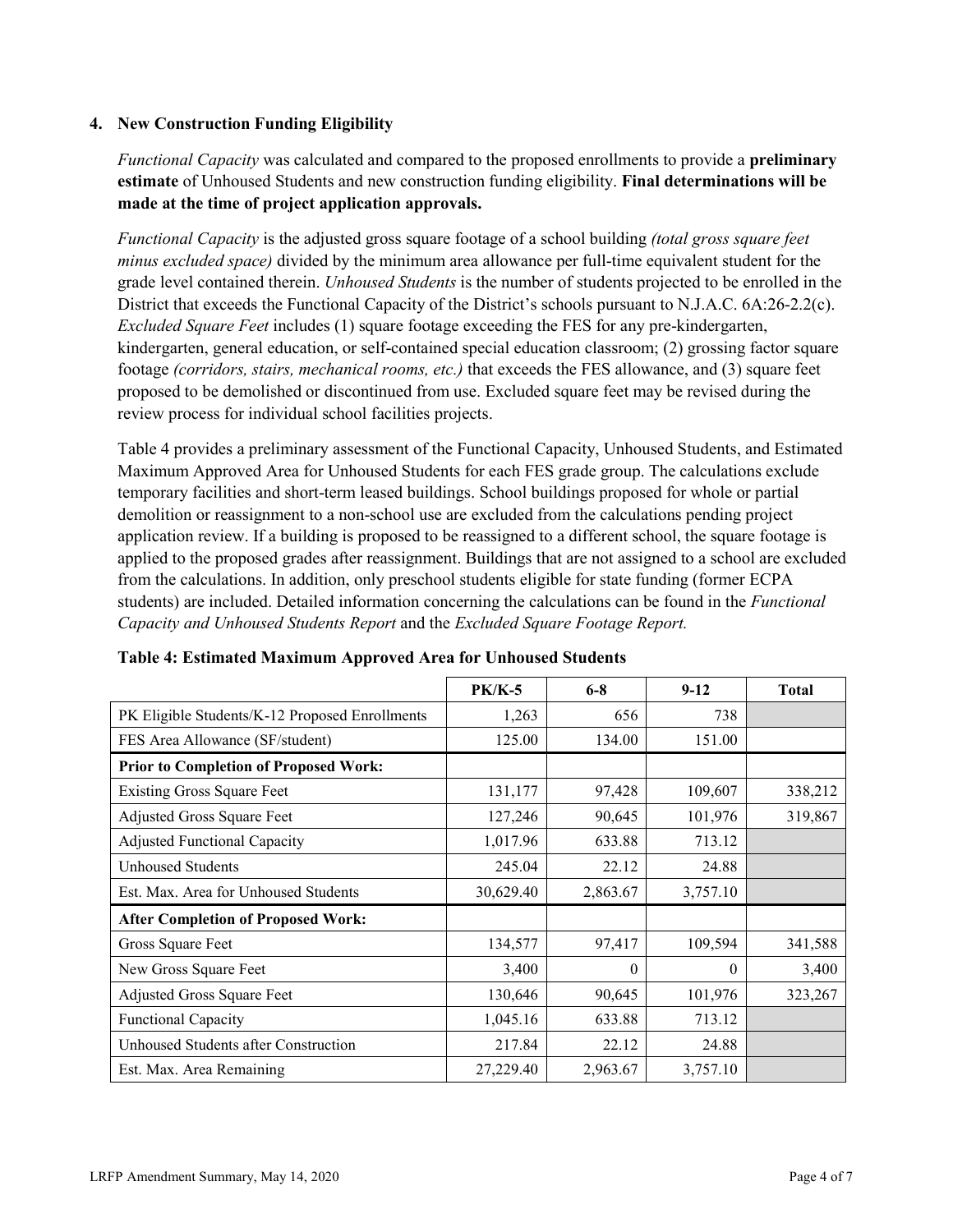Facilities used for non-instructional or non-educational purposes are ineligible for State support under the Act. However, projects for such facilities shall be reviewed by the Department to determine whether they are consistent with the District's LRFP and whether the facility, if it is to house students (full or part time) conforms to educational adequacy requirements. These projects shall conform to all applicable statutes and regulations.

Estimated costs represented in the LRFP by the District are for capital planning purposes only. The estimates are not intended to represent preliminary eligible costs or final eligible costs of approved school facilities projects.

Considerations:

- The District does not have approved projects pending completion, as noted in Section 1, that impact the Functional Capacity calculations.
- The Functional Capacity calculations *exclude* square feet proposed for demolition or discontinuation for the following FES grade groups and school buildings pending a feasibility study and project review: n/a.
- Based on the preliminary assessment, the District has Unhoused Students prior to the completion of proposed work for the following FES grade groups: PK-5, 6-8, 9-12.
- New construction is proposed for the following FES grade groups: PK-5.
- **Proposed new construction exceeds the estimated maximum area allowance for Unhoused** Students prior to the completion of the proposed work for the following grade groups:  $n/a$ .
- The District, based on the preliminary LRFP assessment, will have Unhoused Students after completion of the proposed LRFP work. If the District is projected to have Unhoused Students, adequate justification has been provided to confirm educational adequacy in accordance with Section 6 of this determination.

**FINDINGS** Functional Capacity and Unhoused Students calculated in the LRFP are preliminary estimates. Preliminary Eligible Costs (PEC) and Final Eligible Costs (FEC) will be included in the review process for specific school facilities projects. A feasibility study undertaken by the District is required if building demolition or replacement is proposed per N.J.A.C. 6A:26-2.3(b)(10).

# **5. Proposed Work**

The District assessed program space, capacity, and physical plant deficiencies to determine corrective actions. Capital maintenance, or *"system actions,"* address physical plant deficiencies due to operational, building code, and /or life cycle issues. Inventory changes, or *"inventory actions,*" add, alter, or eliminate sites, site amenities, buildings, and/or rooms.

The Act (N.J.S.A. 18A:7G-7b) provides that all school facilities shall be deemed suitable for rehabilitation unless a pre-construction evaluation undertaken by the District demonstrates to the satisfaction of the Commissioner that the structure might pose a risk to the safety of the occupants even after rehabilitation or that rehabilitation is not cost-effective. Pursuant to N.J.A.C. 6A:26-2.3(b)(10), the Commissioner may identify school facilities for which new construction is proposed in lieu of rehabilitation for which it appears from the information presented that new construction is justified, provided, however, that for such school facilities so identified, the District must submit a feasibility study as part of the application for the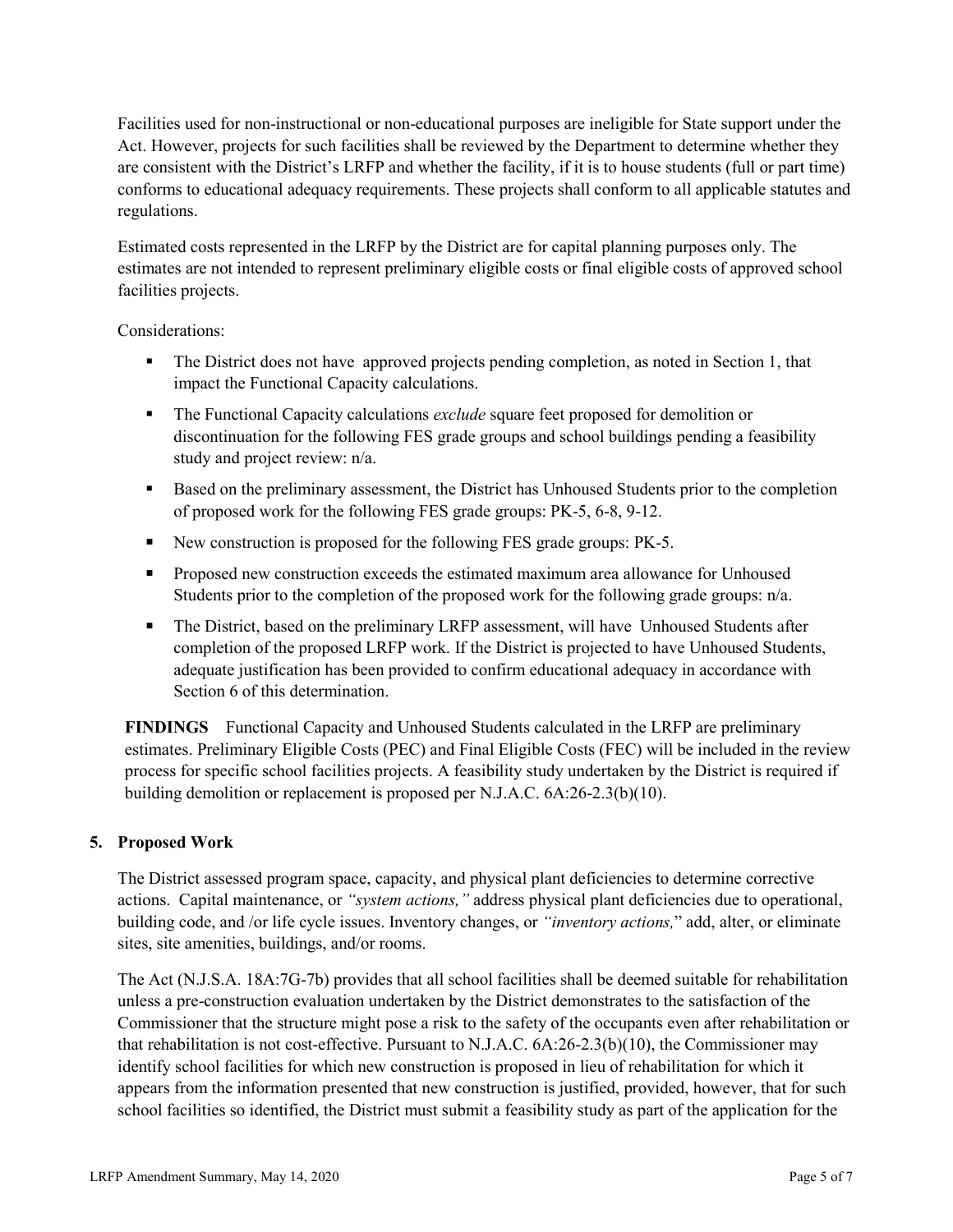specific school facilities project. The cost of each proposed building replacement is compared to the cost of additions or rehabilitation required to eliminate health and safety deficiencies and to achieve the District's programmatic model.

Table 5 lists the scope of work proposed for each school based on the building(s) serving their student population. Proposed inventory changes are described in the LRFP website reports titled *"School Asset Inventory Report and "Proposed Room Inventory Report."* Information concerning proposed systems work, or capital maintenance can be found in the "LRFP Systems Actions Summary Report".

With the completion of the proposed work, the following schools are proposed to be eliminated: n/a; the following schools are proposed to be added: n/a.

| <b>Proposed Scope of Work</b>                                                                  | <b>Applicable Schools</b>                                                              |
|------------------------------------------------------------------------------------------------|----------------------------------------------------------------------------------------|
| Renovation only (no new construction)                                                          |                                                                                        |
| System actions only (no inventory actions)                                                     | Richard E. Byrd Elementary School (070)<br>Central School (080)                        |
| Existing inventory actions only (no systems actions)                                           | n/a                                                                                    |
| Systems and inventory changes                                                                  | Glen Rock Jr./Sr. High School (050)                                                    |
| New construction                                                                               |                                                                                        |
| Building addition only (no systems or existing inventory actions)                              | n/a                                                                                    |
| Renovation and building addition (system, existing inventory,<br>and new construction actions) | Alexander Hamilton Elementary School (065)<br>Clara E. Coleman Elementary School (090) |
| New building on existing site                                                                  | n/a                                                                                    |
| New building on new or expanded site                                                           | n/a                                                                                    |
| Site and building disposal (in addition to above scopes)                                       |                                                                                        |
| Partial building demolition                                                                    | n/a                                                                                    |
| Whole building demolition                                                                      | n/a                                                                                    |
| Site and building disposal or discontinuation of use                                           | n/a                                                                                    |

**Table 5. School Building Scope of Work**

**FINDINGS** The Department has determined that the proposed work is adequate for approval of the District's LRFP amendment. However, Department approval of proposed work in the LRFP does not imply the District may proceed with a school facilities project. The District must submit individual project applications with cost estimates for Department project approval. Both school facilities project approval and other capital project review require consistency with the District's approved LRFP.

#### **6. Proposed Room Inventories and the Facilities Efficiency Standards**

The District's proposed school buildings were evaluated to assess general educational adequacy in terms of compliance with the FES area allowance pursuant to N.J.A.C. 6A:26-2.2 and 2.3.

District schools proposed to provide less square feet per student than the FES after the completion of proposed work as indicated in Table 5 are as follows: Alexander Hamilton and Clara E. Coleman Elementary Schools